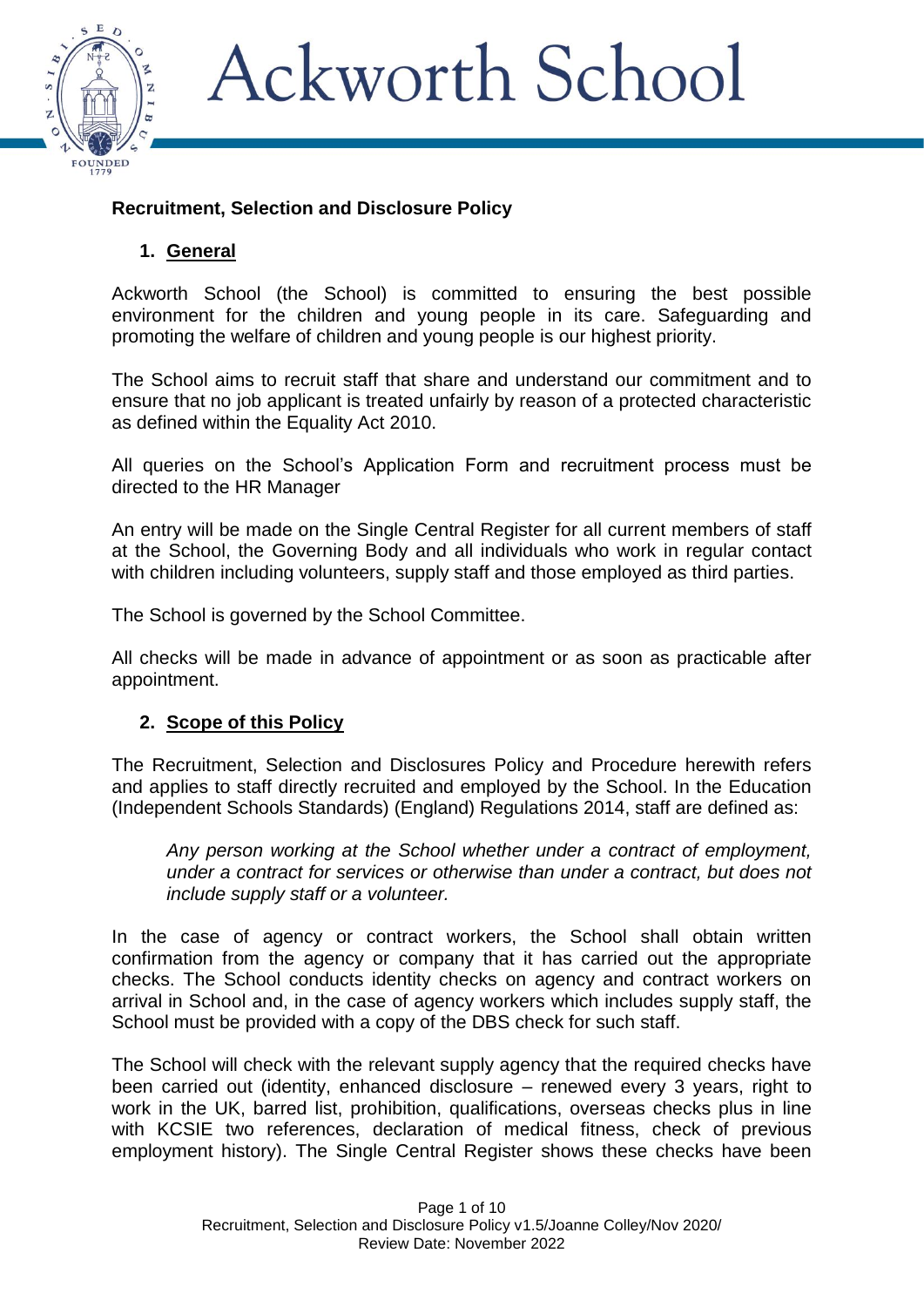

made and the School carries out its own identity check and has seen a copy of the disclosure (whether or not it discloses any information).

Certain individuals are automatically disqualified from acting in senior management positions within a charity. Whether an individual falls into the category of a senior management position is judged using the following criteria:

- A person who is accountable only to the governors, and who carries overall responsibility for the day-to-day management and control of the charity. At the School this would be the Head.
- A person who is accountable only to the Head or the governors, and who is responsible for the overall management and control of the charity's finances. At the School this would be the Bursar.

Being disqualified means that a person can't take on, or stay in, a senior manager position – even on an interim basis, unless the Charity Commission has removed (or 'waived') the disqualification.

In respect of contractors, unchecked contractors will under no circumstances be allowed to work unsupervised in School. The School will determine the appropriate level of supervision depending on the circumstances.

Any staff who TUPE transfer into the School's staff will be required to fulfil the statutory requirements with regard to safer recruitment checks.

If staff are transferred out under TUPE (gap of three months or less and information complete) information will be passed to the new employer and a note made on the Single Central Register that details have been accepted under TUPE.

#### **3. Application Form**

The School will only accept applications from candidates completing the relevant Application Form in full. CVs will not be accepted in substitution for completed Application Forms.

The School will make candidates aware that all posts in the School involve some degree of responsibility for safeguarding children, although the extent of that responsibility will vary according to the nature of the post. Candidates for employed posts will receive a Job Description and Person Specification for the role applied for.

Checks will be made of previous employment history to ascertain satisfactory reasons for any gaps in employment. These checks will then be checked against references and any discrepancies discussed with the candidate.

As the position for which candidates are applying involves substantial opportunity for access to children, it is important that applicants provide the School with legally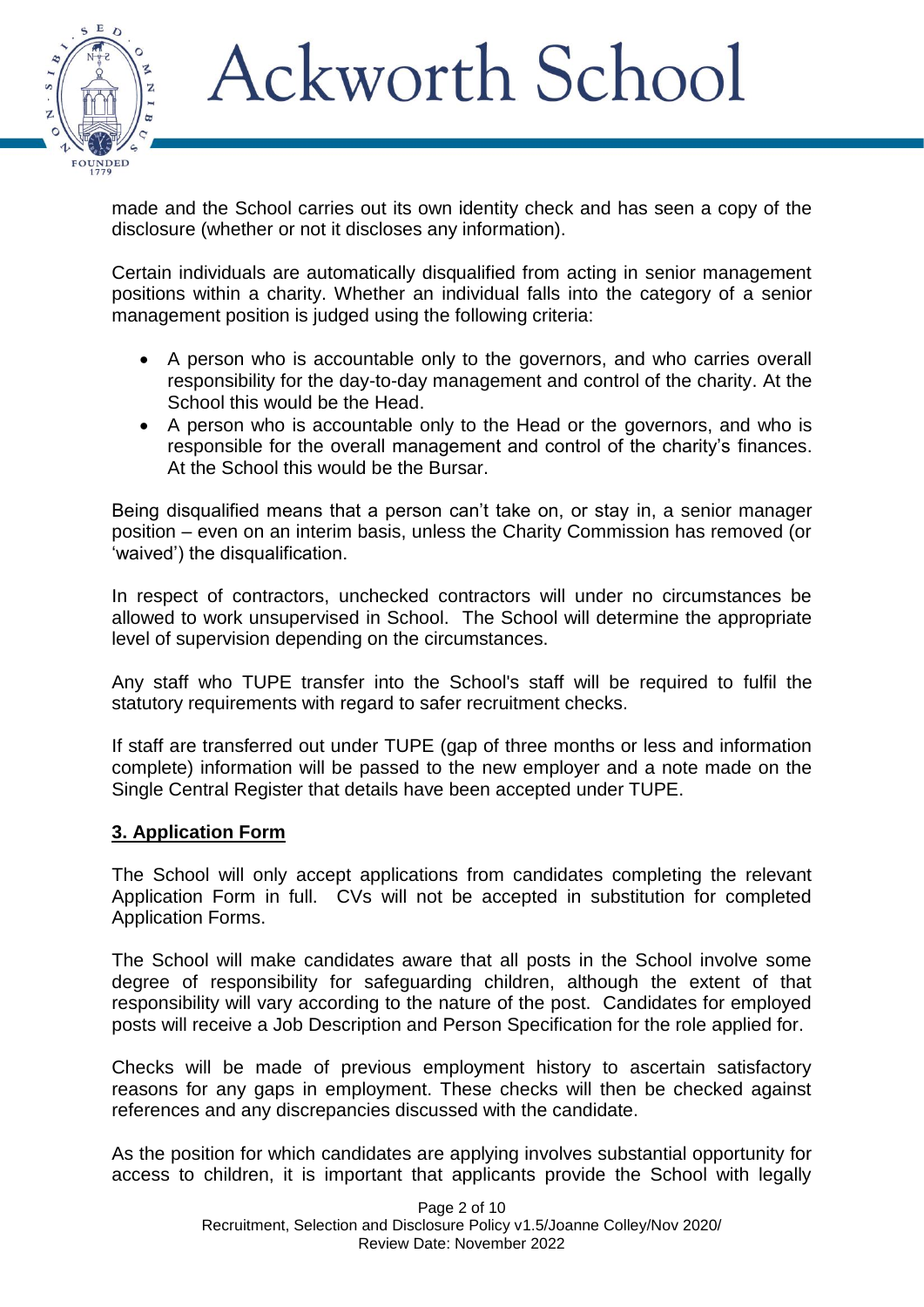

accurate answers. Upfront disclosure of a criminal record may not debar a candidate from appointment as the School shall consider the nature of the offence, how long ago and at what age it was committed and any other relevant factors. Information should be submitted in confidence enclosing details in a separate sealed envelope which will be seen and then destroyed by the Bursar. If candidates would like to discuss this beforehand, they are asked to please telephone in confidence to the Bursar for advice.

Any unspent convictions, cautions, reprimands or warnings must be disclosed to the School. However, amendments to the Exceptions Order 1975 (2013) provide that certain spent convictions and cautions are 'protected' and are not subject to disclosure to employers, and cannot be taken into account. Guidance and criteria on the filtering of these cautions and convictions can be found at the Disclosure and Barring Service website.

The successful applicant will be required to complete a Disclosure Form from the Disclosure and Barring Service ("DBS") for the position. Additionally, successful applicants should be aware that they are required to notify the school immediately if there are any reasons why they should not be working with children. This includes any staff who are disqualified from childcare or registration

The statutory guidance "Disqualification under the Childcare Act 2006 (July 2018)" applies to those providing early years childcare or later years childcare, including before school and after school clubs, to children who have not attained the age of 8 AND to those who are directly concerned in the management of that childcare.

The school takes its responsibility to safeguard children very seriously and any staff member and/or successful candidate who is aware of anything that may affect his/her suitability to work with children must notify the HR Manager immediately. This will include notification of any convictions, cautions, court orders, reprimands or warnings he/she may receive.

Staff and/or successful candidates who are disqualified from childcare or registration may apply to Ofsted for a waiver of disqualification. Such individuals may not be employed in the areas from which they are disqualified, or involved in the management of those settings, unless and until such waiver is confirmed. Please speak to the Bursar for more details.

Failure to declare any convictions (that are not subject to DBS filtering) may disqualify a candidate for appointment or result in summary dismissal if the discrepancy comes to light subsequently.

The School has a legal duty under section 26 of the Counter-Terrorism and Security Act 2015 to have 'due regard to the need to prevent people from being drawn into terrorism'. This is known at the Prevent duty. Schools are required to assess the risk of children being drawn into terrorism, including support for extremist ideas that are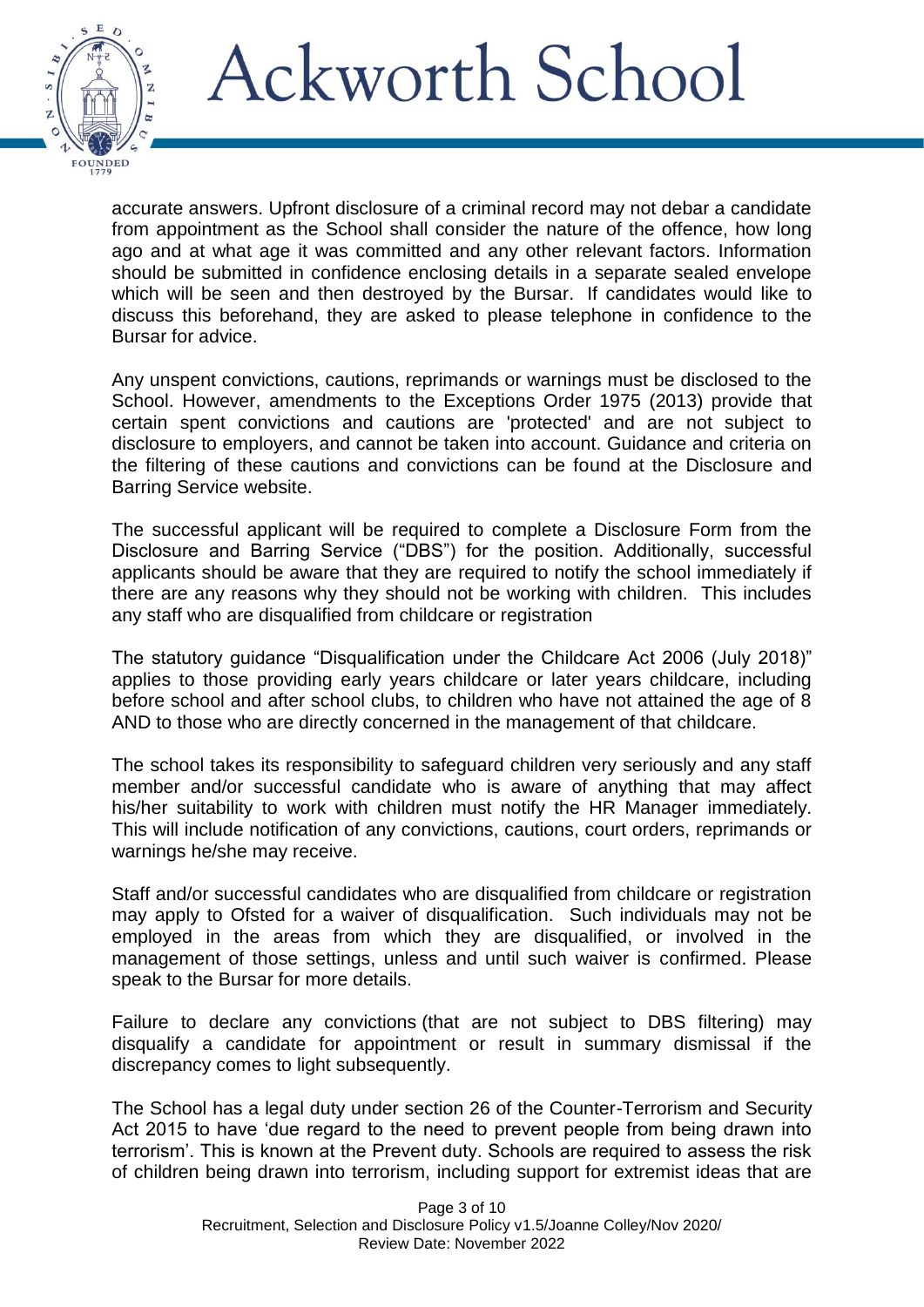

part of terrorist ideology. Accordingly, as part of the recruitment process, when an offer is made the offer will be subject to a Prevent duty risk assessment [more guidance for schools from the DfE on this can be found at: [https://www.gov.uk/government/uploads/system/uploads/attachment\\_data/file/43959](https://www.gov.uk/government/uploads/system/uploads/attachment_data/file/439598/prevent-duty-departmental-advice-v6.pdf) [8/prevent-duty-departmental-advice-v6.pdf\]](https://www.gov.uk/government/uploads/system/uploads/attachment_data/file/439598/prevent-duty-departmental-advice-v6.pdf).

If the candidate is currently working with children, on either a paid or voluntary basis, the School will ask their current employer about disciplinary offences, including disciplinary offences relating to children or young persons (whether the disciplinary sanction is current or time expired), and whether the candidate has been the subject of any child protection allegations or concerns and if so the outcome of any enquiry or disciplinary procedure.

If the candidate is not currently working with children but has done so in the past, the School will ask the previous employer about those issues. Where neither the current nor previous employment has involved working with children, the School will still ask the current employer about the candidate's suitability to work with children. Where the candidate has no previous employment history, the School may request character references which may include references from the candidate's school or university.

All candidates should be aware that providing of false information is an offence and could result in the application being rejected or summary dismissal by the School if they have been appointed, and a possible referral to the police and/or DBS.

#### **4. Invitation to Interview**

The School will shortlist applicants according to the relevance and applicability of their professional attributes and personal qualities to the role. Short-listed applicants will then be invited to attend a formal interview at which their relevant skills and experience will be discussed in more detail.

All formal interviews will have a panel of at least two people chaired by the Head/Bursar or another designated senior member of staff. The School will also ensure that at least one person on the appointment panel will have undertaken safer recruitment training. The Chair of the School Committee should chair the panel for the Bursar's/Head's appointment. The interviewers involved will be required to state any prior personal relationship or knowledge of any of the candidates and a judgement will be made by the Chair as to whether or not an interviewer should withdraw from the panel. Should the Chair have a conflict of interest, the Vice Chair shall decide whether the Chair should withdraw from the panel.

The interview will be conducted in person and the areas which it will explore will include suitability to work with children.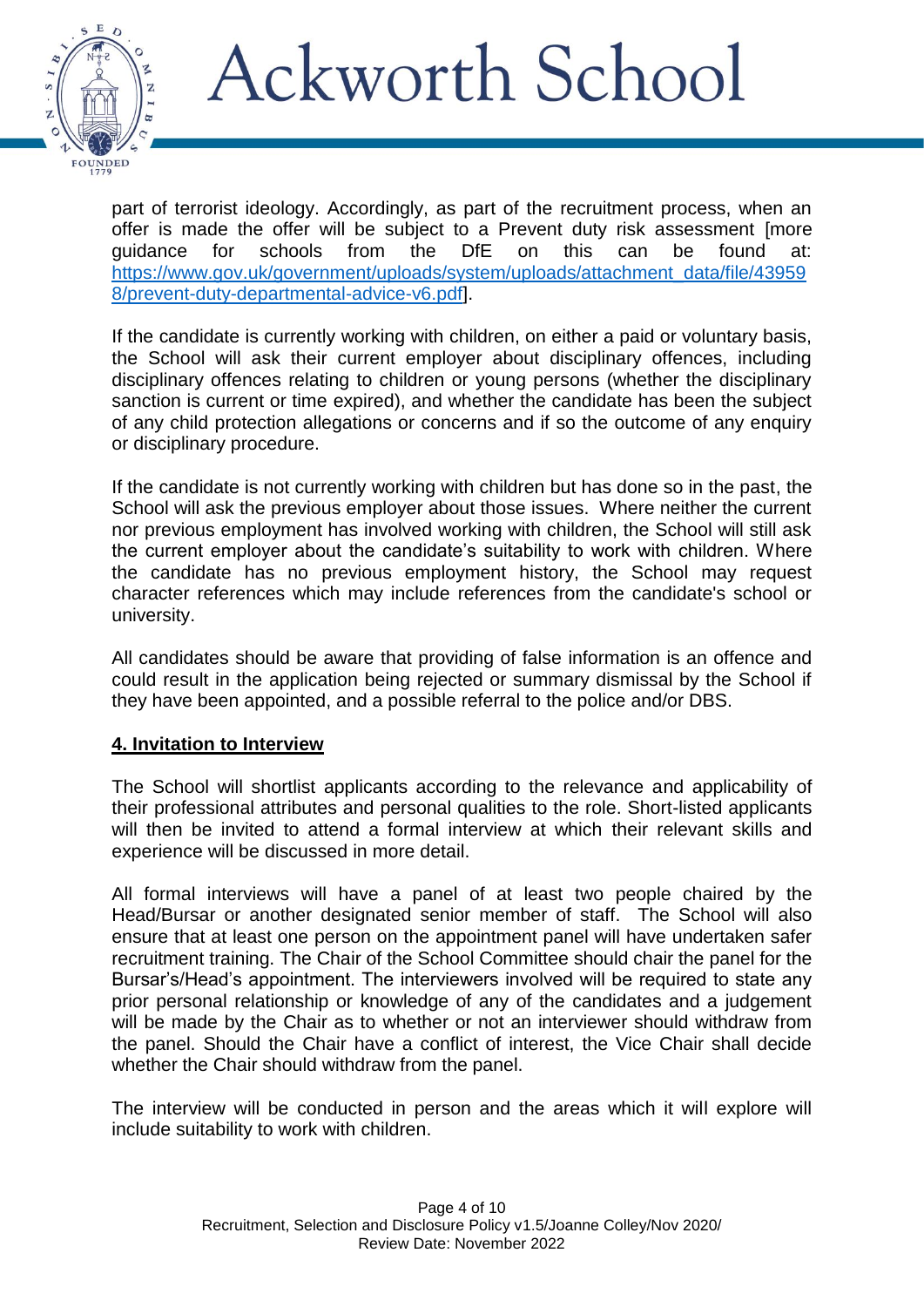

All candidates invited to interview must bring documents confirming any educational and professional qualifications that are necessary or relevant for the post (eg the original or certified copy of certificates, diplomas etc). Where originals or certified copies are not available for the successful candidate, written confirmation of the relevant qualifications must be obtained by the candidate from the awarding body.

The School requests that all candidates invited to interview also bring with them:

- 1. A current driving licence including a photograph or a passport or a full birth certificate.
- 2. A utility bill or financial statement issued within the last three months showing the candidate's current name and address.
- 3. Where appropriate any documentation evidencing a change of name.
- 4. Where the candidate is not a citizen of a country within the European Economic Area or Switzerland, proof of entitlement to work and reside in the UK.

#### **Please note that originals of the above are necessary. Photocopies or certified copies are not sufficient.**

Candidates with a disability who are invited to interview should inform the School of any necessary reasonable adjustments or arrangements to assist them in attending the interview.

### **5. Conditional Offer of Appointment: Pre-Appointment Checks**

Any offer to a successful candidate will be conditional upon:

- 1. Receipt of at least two satisfactory references (if these have not already been received).
- 2. Verification of identity and qualifications including, evidence of the right to reside and work, in the UK.
- 3. A satisfactory enhanced DBS check and if appropriate, a check of the Barred List maintained by the DBS
- 4. For a candidate to be employed as a teacher, a check that that the candidate is not subject to a prohibition order issued by the Secretary of State. Teaching work is defined in The Teachers' Disciplinary (England) Regulations 2012 to encompass:
	- Planning and preparing lessons and courses for pupils.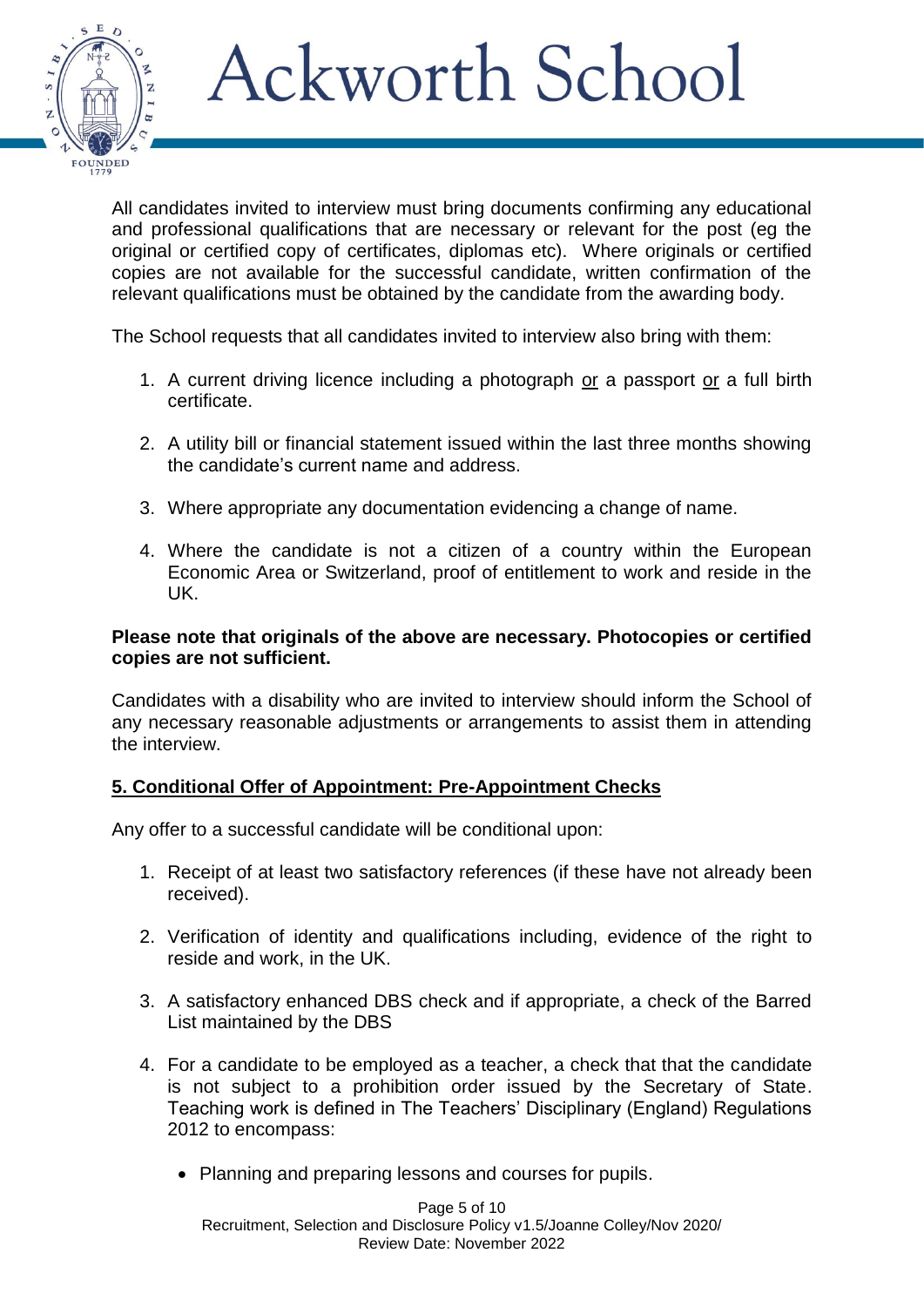

- Delivering and preparing lessons to pupils.
- Assessing the development, progress and attainment of pupils.
- Reporting on the development, progress and attainment of pupils.
- 5. Verification of professional qualifications, where appropriate.
- 6. Verification of successful completion of statutory induction period (for teaching posts – applies to those who obtained QTS after 7 May 1999).
- 7. Where the successful candidate has worked or been resident overseas such checks and confirmations as the School may consider appropriate so that any relevant events that occurred outside the UK can be considered.
- 8. Satisfactory medical fitness.
- 9. For a candidate to be employed into a senior management position as set out above under "Scope of this Policy", receipt of a signed "senior charity manager positions: automatic disqualification declaration" confirming that the candidate is not disqualified from acting in a senior management position for a charity in accordance with the automatic disqualification rules for charities.
- 10.Where the successful candidate will be taking part in the management of the school, a check will be carried out under section 128 of the Independent Educational Provision in England (Prohibition on Participation in Management) Regulations 2014. This applies to all Governors, Senior Management Team and teaching heads of department; and
- 11.For a candidate that has lived or worked outside the UK, an EEA check using the Teaching Regulation Agency employer access system for information about any teacher sanction or restriction.

It is the School's practice that a successful candidate must complete a preemployment health questionnaire. The information contained in the questionnaire will then be held by the School in strictest confidence and processed in accordance with the Recruitment Privacy Notice and Data Protection Policy. This information will be reviewed against the Job Description and the Person Specification for the particular role, together with details of any other physical or mental requirements of the role i.e. proposed workload, extra-curricular activities, layout of the School.

The School is aware of its duties under the Equality Act 2010. No job offer will be withdrawn without first consulting with the applicant, considering medical evidence and considering reasonable adjustments.

### **6. References**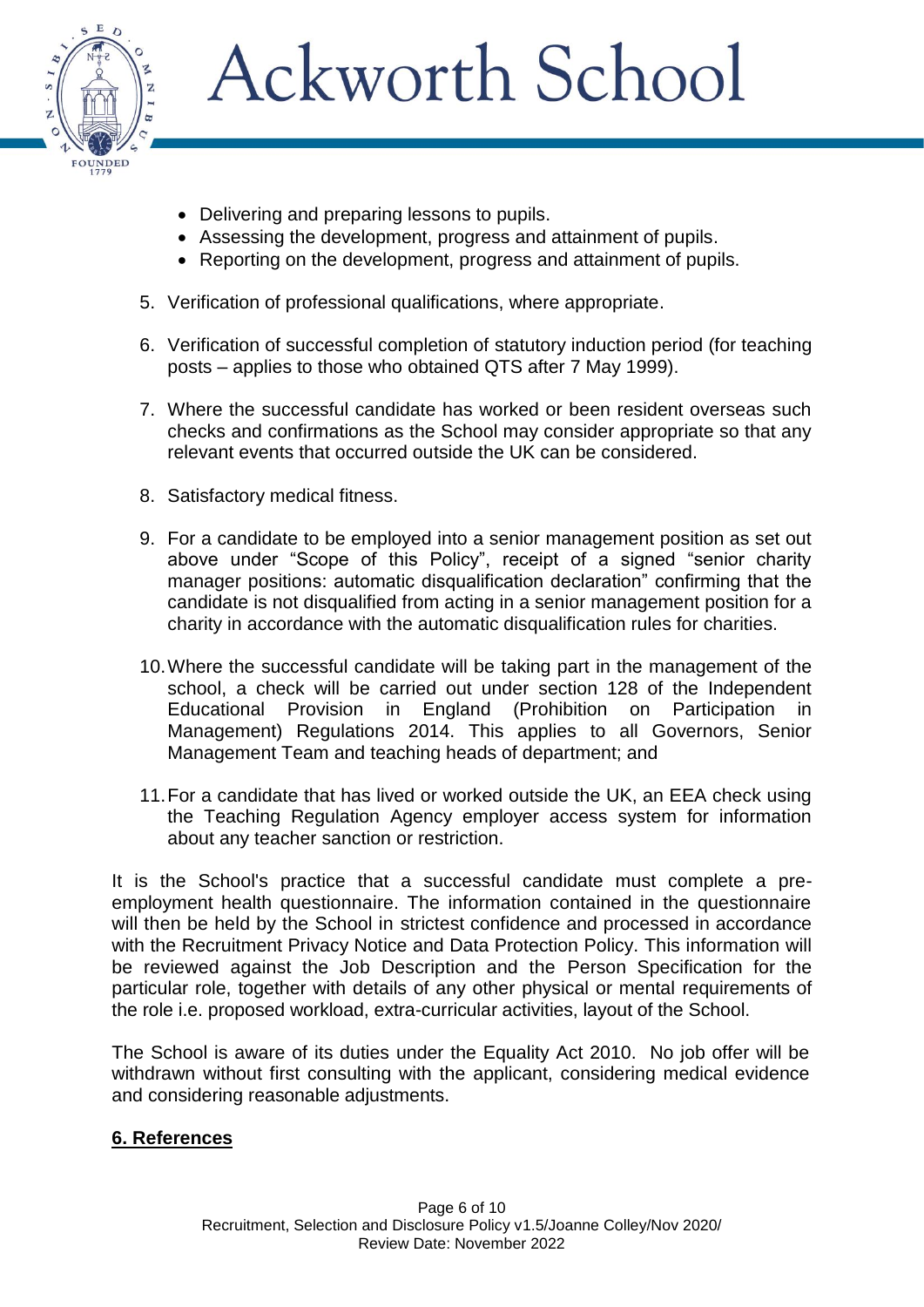

The School will seek the references referred to in section 5 above for shortlisted candidates (including internal applicants) and may approach previous employers for information to verify particular experience or qualifications, before interview. One of the references must be from the applicant's current or most recent employer. References must be received by a senior person with appropriate authority. If the candidate does not wish the School to take up references in advance of the interview, they should notify the School at the time of applying.

The School will ask all referees if the candidate is suitable to work with children.

The School will only accept references obtained directly from the referee and it will not rely on references or testimonials provided by the applicant or on open references or testimonials. The School will verify all references. Where references are received electronically, the School will ensure they originate from a legitimate source.

The School will compare any information provided by the referee with that provided by the candidate on the Application Form. Any inconsistencies will be discussed with the candidate.

### **7. Criminal Records Policy**

The School will refer to the Department for Education ("DfE") document, 'Keeping Children Safe in Education' and any amended version in carrying out the necessary required DBS checks.

The School complies with the provisions of the DBS Code of Practice, a copy of which may be obtained on request, or accessed here:

[https://www.gov.uk/government/publications/dbs-code-of-practice.](https://www.gov.uk/government/publications/dbs-code-of-practice)

There are limited circumstances where the School will accept a check from another educational institution which are as follows:

This is where the new member of staff ("M") has worked in:  $-$ 

- (a) A school or a maintained school in England in a position which brought M regularly into contact with children or young persons;
- (b) A maintained school in England in a position to which M was appointed on or after May 2006 and which did not bring M regularly into contact with children or young persons; or
- (c) An institution within the further education sector in England or in a 16 to 19 Academy in a position which involved the provision of education or which brought M regularly into contact with children or young persons during a period which ended not more than three months before M's appointment.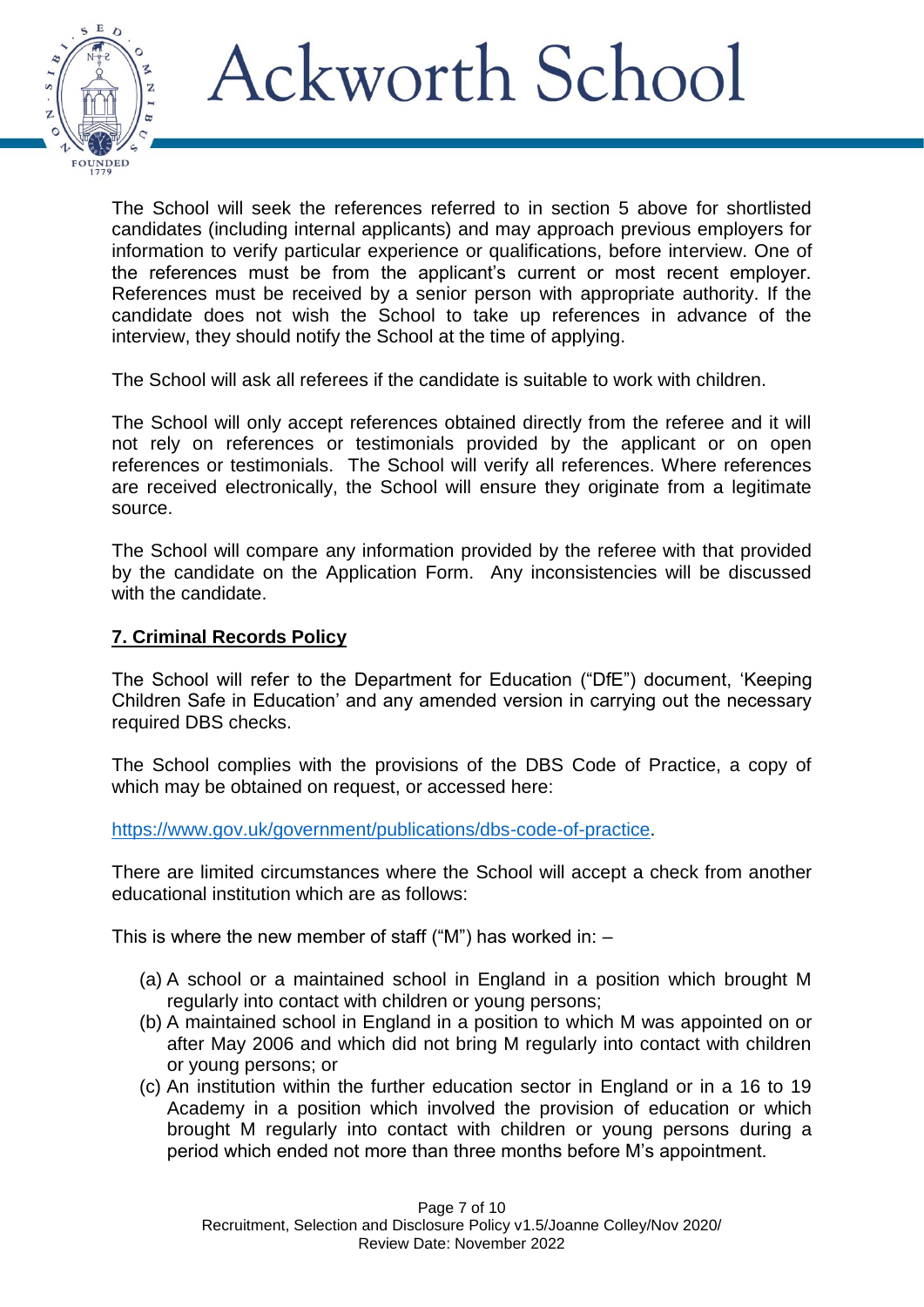

In these circumstances the School may apply for a disclosure but is not required to do so. A new, separate barred list check will be obtained.

### **DBS Update Service**

Where an applicant subscribes to the DBS Update Service the applicant must give consent to the School to check there have not been changes since the issue of a disclosure certificate. A barred list check will still be required.

#### **If disclosure is delayed**

A short period of work is allowed under controlled conditions, at the Head's discretion. However, if an 'enhanced disclosure' is delayed, a Head may allow the member of staff to commence work:

- Without confirming the appointment;
- After a satisfactory check of the barred list if the person will be working in regulated activity and all other relevant checks (including any appropriate prohibition checks) having been completed satisfactorily;
- Provided that the DBS application has been made in advance;
- With appropriate safeguards taken (for example, loose supervision);
- Safeguards reviewed at least every two weeks by the Head/Bursar and member of staff;
- The person in question is informed what these safeguards are; and
- It is recommended, but is not a requirement, that a note is added to the single central register and evidence kept of the measures put in place.

### **8. Retention, Security of Records and Data Protection Obligations**

The School will comply with its obligations regarding the retention and security of records in accordance with the DBS Code of Practice and its obligations under its Data Protection Policy. Copies of DBS certificates will not be retained for longer than 6 months.

The School will comply with its data protection obligations in respect of the processing of criminal records information. More information on this is included in the Recruitment Privacy Notice and the Data Protection Policy.

#### **9. Adults Living on Site**

A Children's Barred List check (formerly List 99) and an Enhanced DBS clearance will be obtained by the HR Manager for all adults living on site but not employed by the School.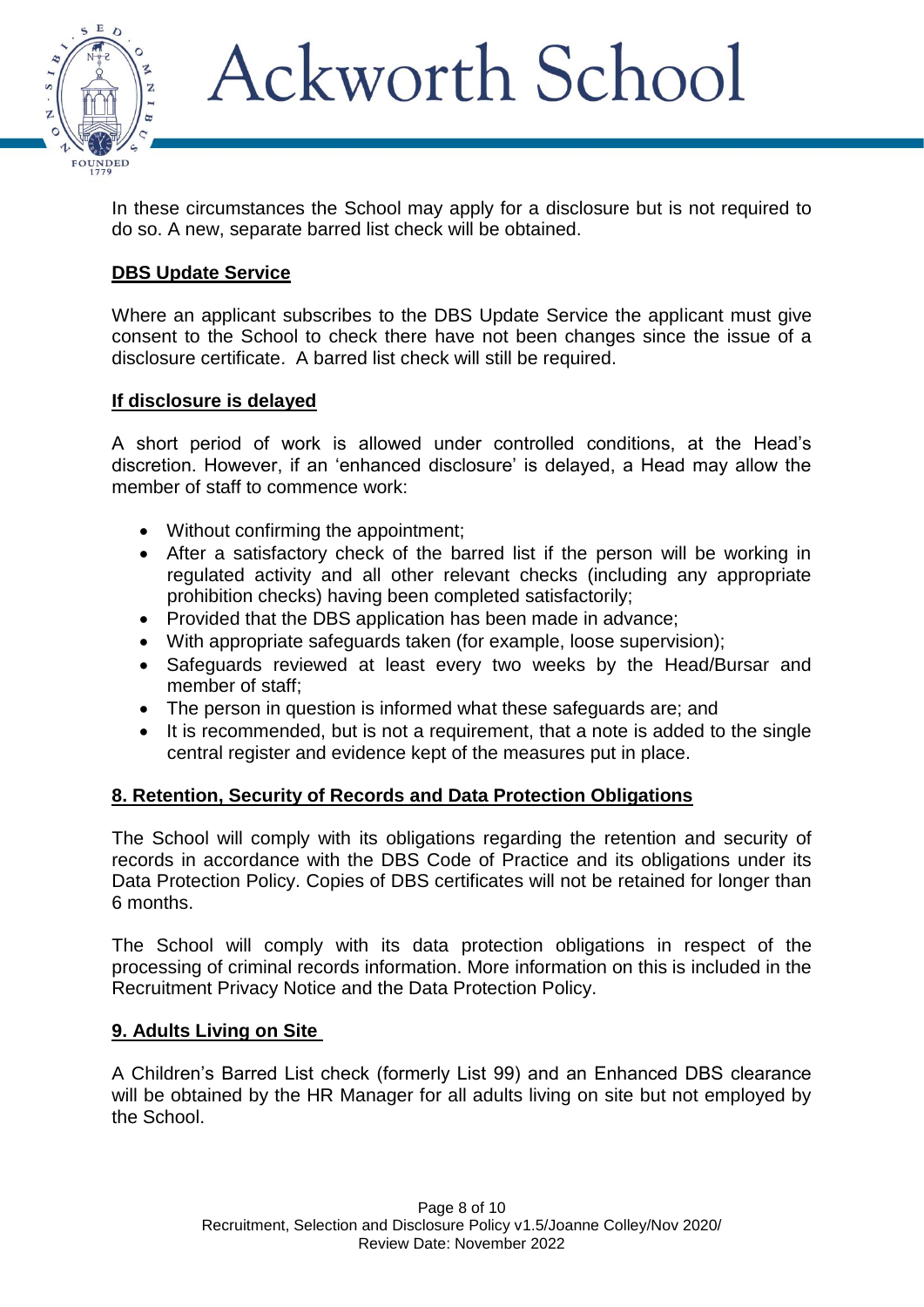

### **Appendix**

### **Policy on the Recruitment of Ex-Offenders**

The School will not unfairly discriminate against any candidate for employment on the basis of conviction or other details revealed. The School makes appointment decisions on the basis of merit and ability. If an individual has a criminal record this will not automatically bar him/her from employment within the School. Instead, each case will be decided on its merits in accordance with the objective assessment criteria set out below.

All candidates should be aware that provision of false information is an offence and could result in the application being rejected or summary dismissal if they have been appointed, and a possible referral to the police and/or DBS.

Under the relevant legislation, it is unlawful for the School to employ anyone who is included on the lists maintained by the DBS of individuals who are considered unsuitable to work with children. In addition, it will also be unlawful for the School to employ anyone who is the subject of a disqualifying order made on being convicted or charged with the following offences against children: murder, manslaughter, rape, other serious sexual offences, grievous bodily harm or other serious acts of violence. It is also unlawful for the School to knowingly employ someone who works in the relevant settings and is disqualified from providing childcare under the statutory guidance "Disqualification under the Childcare Act 2006 (July 2018)".

It is a criminal offence for any person who is disqualified from working with children to attempt to apply for a position within the School. The School will report the matter to the Police and/or the DBS if:

- the School receives an application from a disqualified person;
- is provided with false information in, or in support of an applicant's application; or
- the School has serious concerns about an applicant's suitability to work with children.

In the event that relevant information (whether in relation to previous convictions or otherwise) is volunteered by an applicant during the recruitment process or obtained through a disclosure check, the School will consider the following factors before reaching a recruitment decision:

- whether the conviction or other matter revealed is relevant to the position in question;
- the seriousness of any offence or other matter revealed:
- the length of time since the offence or other matter occurred;
- whether the applicant has a pattern of offending behaviour or other relevant